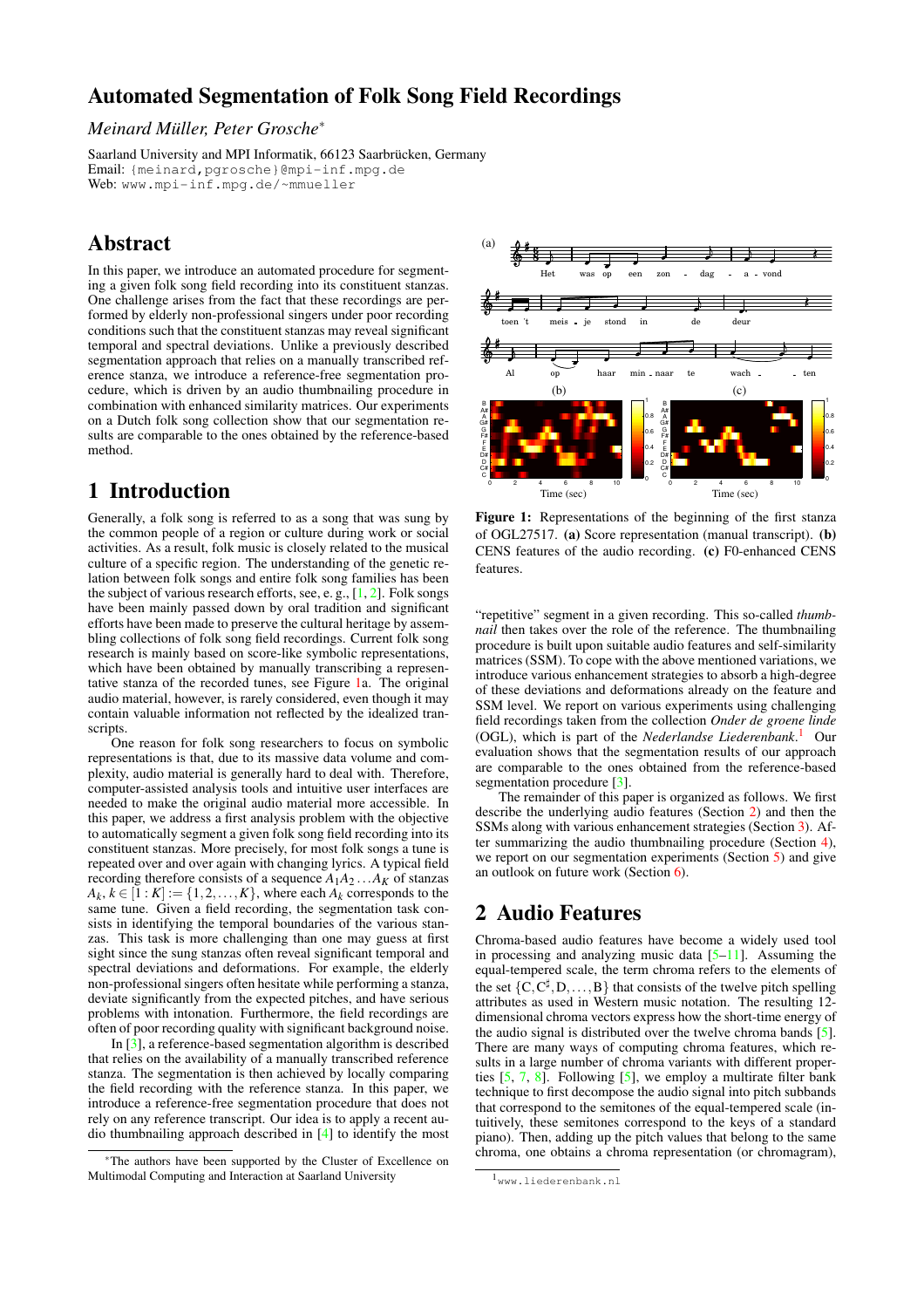see also Figure [1b](#page-0-0). The resulting chroma features are further processed by applying suitable quantization, smoothing, downsampling, and normalization operations resulting in enhanced chroma features referred to as CENS (Chroma Energy Normalized Statistics)  $[5]$ .<sup>[2](#page-1-1)</sup> In the following, we use a feature resolution of 2 Hz (two feature per seconds).

Chroma features capture information that closely correlates to harmonic and melodic properties of the audio recording [\[5\]](#page-3-5). Since in our scenario we are dealing with monophonic music (one note at a time sung by a single voice), we exploit this fact by adding a fundamental frequency (F0) estimation and quantization step. More precisely, we estimate for each time frame the fundamental frequency as in  $[12]$  and then determine the pitch whose center frequency is closest to the fundamental frequency. Then, in the pitch decomposition, we assign energy only to the subband that corresponds to the determined pitch. Doing so, the features gain in robustness towards deviations caused by the singers' intonation problems, vibrato effects, as well as background noise, see also Figure [1c](#page-0-0).

### <span id="page-1-0"></span>**3 Self-Similarity Matrices**

Let  $X := (x_1, x_2, \ldots, x_N)$  be the feature sequence consisting of the chroma features as described above. Furthermore, let s be a sim-ilarity measure that allows for comparing two chroma features.<sup>[3](#page-1-2)</sup> Then one obtains an  $N \times N$  self-similarity matrix (SSM) by comparing the elements of *X* in a pairwise fashion:

$$
\mathbf{S}(n,m):=\mathbf{s}(x_n,x_m),
$$

for  $n, m \in [1:N]$ . Introduced to the music context in [\[13\]](#page-3-10), such matrices have turned out to be a powerful tool for revealing repeating patterns of *X*. In particular, each diagonal path (or stripe) of high similarity running in parallel to the main diagonal of S indicates the similarity of two audio segments (given by the projections of the path onto the vertical and horizontal axis, respectively), see  $[14]$ .

For example, Figure [2a](#page-1-3) shows an SSM for the first eight stanzas  $A_1A_2A_3A_4A_5A_6A_7A_8$  of the field recording OGL19101. The highlighted path encodes the similarity between *A*<sup>2</sup> and *A*3. If the eight segments would be close to being exact repetitions, one would expect a "full" path structure as indicated by Figure [2f](#page-1-3). However, due to the mentioned spectral and temporal deviations between the sung stanzas, the path structure is in general highly distorted and fragmentary. We now introduce various enhancement strategies to improve on the path structure of the SSM.

#### **Temporal Smoothing**

As first matrix enhancement strategy, we apply a smoothing filter along the direction of the main diagonal, which results in an emphasis of diagonal information in  $S$  and a denoising of other structures, see also  $[7, 9-11]$  $[7, 9-11]$  $[7, 9-11]$  for similar strategies. This form of filtering, however, typically assumes that the tempo across the subsequent stanzas is more or less constant. In the presence of significant tempo differences, however, simply smoothing along the main diagonal may smear out important structural information. To avoid this, we use a strategy that filters the SSM along various gradients as proposed in [\[9](#page-3-12)] covering tempo variations of roughly  $\pm 30$  percent. Obviously, choosing an appropriate value for the smoothing length parameter constitutes a trade-off between enhancement capability and level of detail. A suitable pa-rameter depends on the kind of audio material.<sup>[4](#page-1-4)</sup> See Figure [2c](#page-1-3) for an illustration and [\[9\]](#page-3-12) for details.

<span id="page-1-4"></span><sup>4</sup>In our folk song experiments, we use a smoothing length corresponding to 6 seconds. This also takes into account that the length of an individual stanza is above this value.



<span id="page-1-3"></span>Figure 2: Self similarity matrices for the first eight stanzas of the folk song OGL19101. **(a)** SSM computed from CENS features. The highlighted path encodes the similarity of *A*<sup>3</sup> and *A*2. **(b)** SSM computed from F0-enhanced CENS features. **(c)** Path-enhanced SSM. **(d)** Thresholded and normalized SSM S.<sup>[6](#page-1-5)</sup>(e) Transposition-invariant SSM S<sup>trans</sup>. (f) Fluctuationinvariant SSM  $S<sup>fluc</sup>$ .

#### **Thresholding and Normalization**

We further process the SSM by suppressing all values that fall below a given threshold. Using normalized chroma features and the cosine measure as similarity measure, all values of the SSM are between 0 and 1. Using a suitable threshold parameter  $\tau > 0$ and a penalty parameter  $\delta \leq 0$ , we first set the score values of all cells with a score below  $\tau$  to the value  $\delta$  and then linearly scale the range  $[\tau : 1]$  to  $[0 : 1]$ , see Figure [2d](#page-1-3). The thresholding introduces some kind of denoising, whereas the parameter  $\delta$ imposes some additional penalty on all cells of low score. Intuitively, we want to achieve that the relevant path structure lies in the positive part of the resulting SSM, whereas all other cells are given a negative score. Note that different methods can be used for thresholding such as using a predefined threshold or using a relative threshold to enforce a certain percentage of cells to have positive score  $[11]$ .<sup>[7](#page-1-6)</sup> Again we denote the resulting matrix simply by S.

#### **Transposition and Fluctuation Invariance**

As mentioned above, the non-professional singers of the folk songs often deviate significantly from the expected pitches and

<span id="page-1-1"></span> $2$ An implementation of these features is available at <www.mpi-inf.mpg.de/resources/MIR/chromatoolbox/>, see also [\[6](#page-3-13)].

<span id="page-1-2"></span> $3$ In the following, we simply use the cosine measure, i.e., the inner product between normalized chroma vectors. Since the chroma vectors only have positive entries, this yields a value between 0 and 1.

<span id="page-1-5"></span> ${}^{6}$ For visualization purposes, to make the effects clearer, we have used an absolute threshold  $\tau = 0.8$  in (d), (e), and (f).

<span id="page-1-6"></span><sup>7</sup> In our experiments, we choose the threshold in a relative fashion by keeping 40% of the cells having the highest score and set  $\delta = -2$ . These values were found experimentally. Slight changes of the parameters' values did not have a significant impact on the final segmentation results.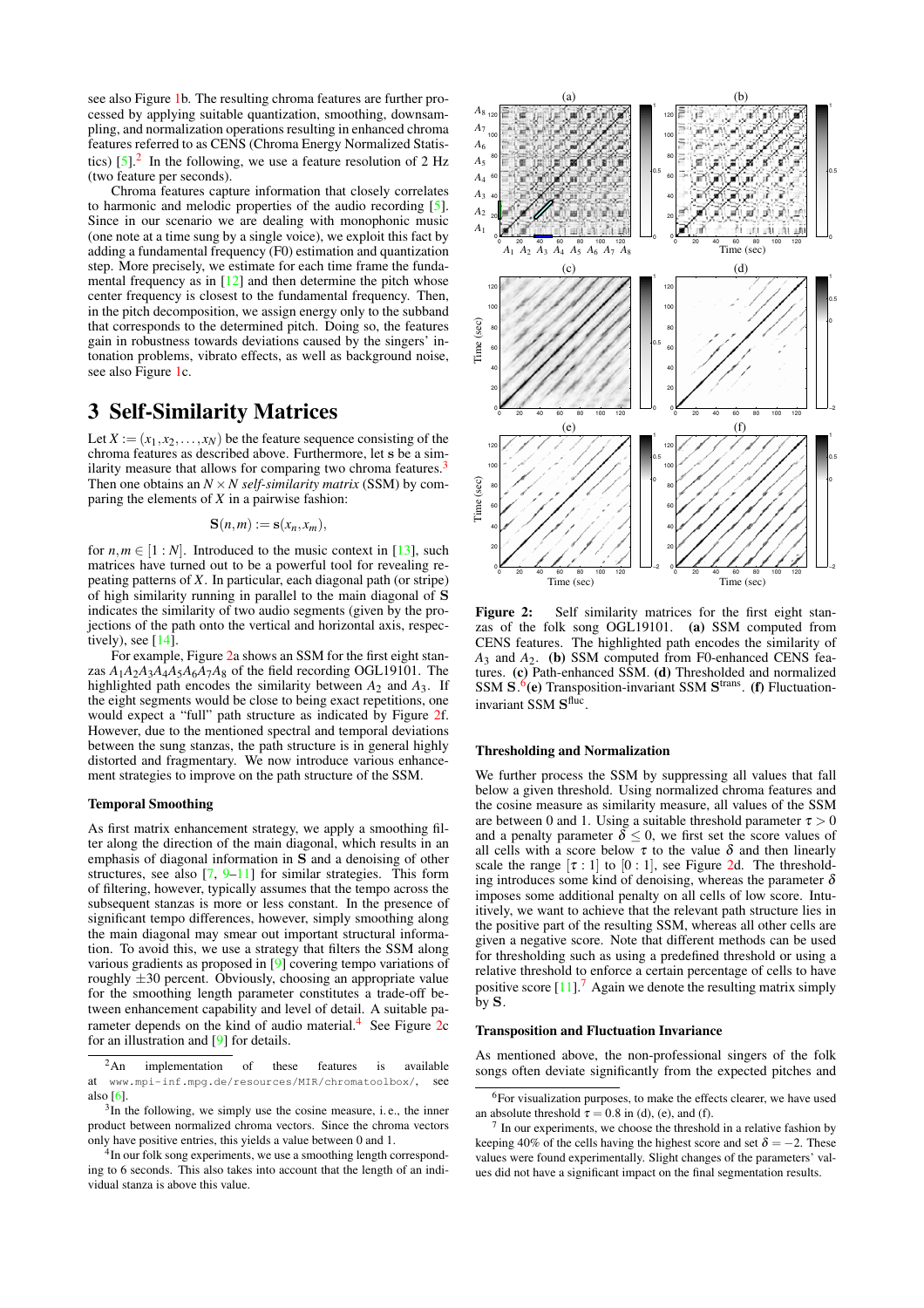

<span id="page-2-2"></span>**Figure 3:** Path families and induced segment families for two different segments  $\alpha$  for OGL19101. **(a)**  $\alpha = [83:98]$  (thumbnail, maximal fitness, corresponding to stanza  $A_6$ ). **(b)**  $\alpha = [66:98]$ (corresponding to stanzas  $A_5A_6$ ).

have serious problems with the intonation. Even worse, their voices often fluctuate by several semitones downwards or upwards across the various stanzas of the same recording. For example, in the case of the OGL19101 recording, the singer's voice constantly increases in pitch while performing the stanzas of this song. As a result, many expected paths of the resulting SSM are weak or even completely missing as illustrated by Figure [2d](#page-1-3).

Note that one can simulate transpositions (shifts of one or several semitones) on the feature level simply by cyclically shifting a chroma vector along its twelve dimensions [\[15\]](#page-3-14). Based on this observation, we adopt the concept of transposition-invariant self-similarity matrices as introduced in [\[16\]](#page-3-15). Here, one first computes the similarity between the original feature sequence and each of the twelve cyclically shifted versions of the chromagram resulting in twelve similarity matrices. Then, the *transposition*invariant SSM, denoted by S<sup>trans</sup>, is calculated by taking the point-wise maximum over these twelve matrices. As indicated by Figure [2e](#page-1-3), many of the missing paths are recovered this way.

The cyclic chroma shifts account for transpositions that correspond to the semitone level of the equal-tempered scale. However, when dealing with the folk song field recordings, one may have to deal with pitch fluctuations that are fractions of semitones. One strategy may be to introduce an additional tuning estimation step to adjust the frequency bands used in the chroma decomposition [\[6,](#page-3-13) [8\]](#page-3-8) and then to compute the SSM from the resulting features. This strategy only works, when one has to deal with a *global* de-tuning that is constant throughout the recording. For the field recordings, however, one often has to deal with *local* pitch fluctuations. Actually, for many recordings such as OGL19101, the singer *continuously* drops or raises with her voice over the various stanzas. This leads to local path distortions and interruptions (see Figure [2e](#page-1-3)). To compensate for such local detunings, we further sample the space of semitones using different multirate filter banks corresponding to a shift of  $0, 1/4, 1/3, 1/2$ ,  $2/3$ , and  $3/4$  semitones, respectively, see [\[6](#page-3-13)]. Using the resulting six different chromagrams together with the twelve cyclically shifted versions of each of them, we compute 72 similarity matrices as above and then take the point-wise maximum over these matrices to obtain a single *fluctuation-invariant SSM*, denoted by S<sup>fluc</sup>. This strategy leads to further improvements as as illustrated by Figure [2f](#page-1-3), which now shows the expected "full" path structure.

## <span id="page-2-0"></span>**4 Thumbnailing Procedure**

In view of our folk song segmentation task, the enhancement of the self-similarity is one main step in order to achieve robustness to spectral deviations. To deal we temporal deviations, we apply a segmentation approach as proposed in [\[4](#page-3-3)]. Since in our scenario the recording basically consists of repetitions of a single tune, the segmentation problem reduces to a thumbnailing problem. In general, the goal of *audio thumbnailing* is to find the most representative and repetitive segment of a given music recordings, see, e. g., [\[7,](#page-3-7) [17,](#page-3-16) [18\]](#page-3-17). Typically, such a segment should have many (approximate) repetitions, and these repetitions should cover large

| Strategy                                                                | F0 | $\mathbf P$ | R                     | F     |
|-------------------------------------------------------------------------|----|-------------|-----------------------|-------|
| S                                                                       |    | 0.668       | 0.643                 | 0.652 |
| s                                                                       |    |             | 0.734 0.704           | 0.717 |
| $\mathbf{S}$ trans                                                      |    |             | 0.821 0.821 0.821     |       |
| $S$ fluc                                                                |    |             | $+$ 0.862 0.855 0.860 |       |
| $\mathbf{S}^{\text{fluc}},  \alpha  \geq 10$                            |    |             | 0.871 0.879 0.872     |       |
| $\mathbf{S}^{\text{fluc}},  \alpha  \geq 10 \text{ (modified dataset)}$ |    | 0.954       | 0.940                 | 0.949 |
| Reference-based method [3]                                              |    |             | 0.912 0.940 0.926     |       |

<span id="page-2-3"></span>**Table 1:** Precision, recall, and F-measure values for the reference-based segmentation method [\[3](#page-3-2)] and the reference-free approach described in this paper.

parts of the recording. Let  $\alpha = [s : t] \subseteq [1 : N]$  denote a segment specified by its starting point *s*, end point *t*, and length  $|\alpha| := t - s + 1$ . In [\[4](#page-3-3)], a fitness measure is introduced that assigns to each audio segment  $\alpha$  a fitness value  $\varphi(\alpha) \in \mathbb{R}$  that simultaneously captures two aspects. Firstly, it indicates how well the given segment explains other related segments and, secondly, it indicates how much of the overall music recording is covered by all these related segments. The audio thumbnail is then defined to be the segment  $\alpha^*$  having maximal fitness  $\varphi$  over all possible segments.

In the computation of the fitness measure, the main technical idea is to assign to each audio segment <sup>α</sup> a so-called *optimal path family* over  $\alpha$  that simultaneously reveals the relations between  $\alpha$ and all other similar segments. One main point is that each path family projected to the vertical axis induces a family of segments, where each element of this family defines a segment similar to  $\alpha$ . The induced family of segments defines a segmentation of the audio recording.

As an example, Figure [3](#page-2-2) shows path families and induced segment families (vertical axis) for two different segments (horizontal axis) for our running example OGL19101. In Figure [3a](#page-2-2) the segment is  $\alpha = [83:98]$ , which corresponds to the sixth stanza *A*6. The induced segment family consists of eight different segments, which correspond to the eight stanzas *A*1,*A*2,...,*A*8. Figure [3b](#page-2-2) shows the path family and induced segment family for  $\alpha = [66:98]$ , which corresponds to the two subsequent stanzas *A*5*A*6. Here, the induced segment family consists of four segments corresponding to  $A_1A_2$ ,  $A_3A_4$ ,  $A_5A_6$ , and  $A_7A_8$ . The fitness value of a given segment is derived from the corresponding path family and the values of the underlying SSM. It is designed to slightly favor shorter segments to longer segments, see [\[4\]](#page-3-3) for further details. In our example, it turns out that the fitnessmaximizing segment is indeed  $\alpha^* = [83:98]$ . The induced segment family is taken as final result of our segmentation problem.

### <span id="page-2-1"></span>**5 Experiments**

We now report on our segmentation experiments using the same dataset as used in [\[3\]](#page-3-2) containing 47 field recordings of the OGL folk song collection with a total runtime of 156 minutes and their manually annotated segment boundaries. The results obtained by the reference-based method [\[3](#page-3-2)] serve as baseline in our experiment.

For the evaluation, as in  $[3]$ , we use standard precision, recall and F-measures expressing the accuracy of the segmentation boundaries. To this end, we check to what extent the 465 manually annotated stanzas of the evaluation dataset have been identified correctly by the segmentation procedure. More precisely, we say that a computed starting boundary is a *true positive*, if it coincidences with a ground truth boundary up to a small tolerance of  $\pm 2$  seconds. Otherwise, the computed boundary is referred to as a *false positive*. Furthermore, a ground truth boundary that is not in the tolerance window of a computed boundary is referred to as a *false negative*. We then compute precision P and recall R values and define the F-measure as  $\bar{F} := 2 \cdot P \cdot R/(P + R)$ .

Table [1](#page-2-3) shows the results obtained for our reference-free segmentation procedure as well as the results of the reference-based